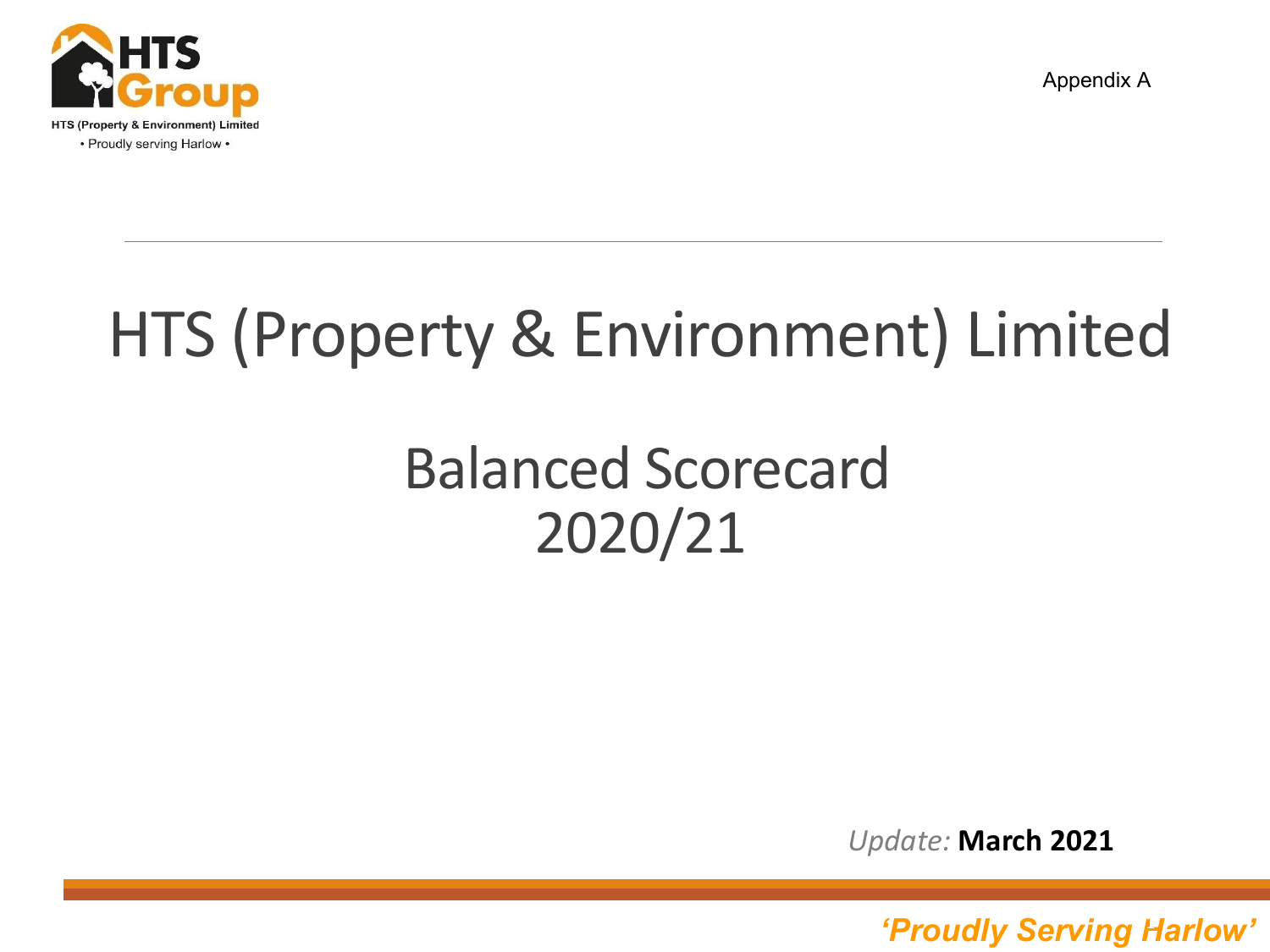### **HTS Balanced Scorecard - Objectives**



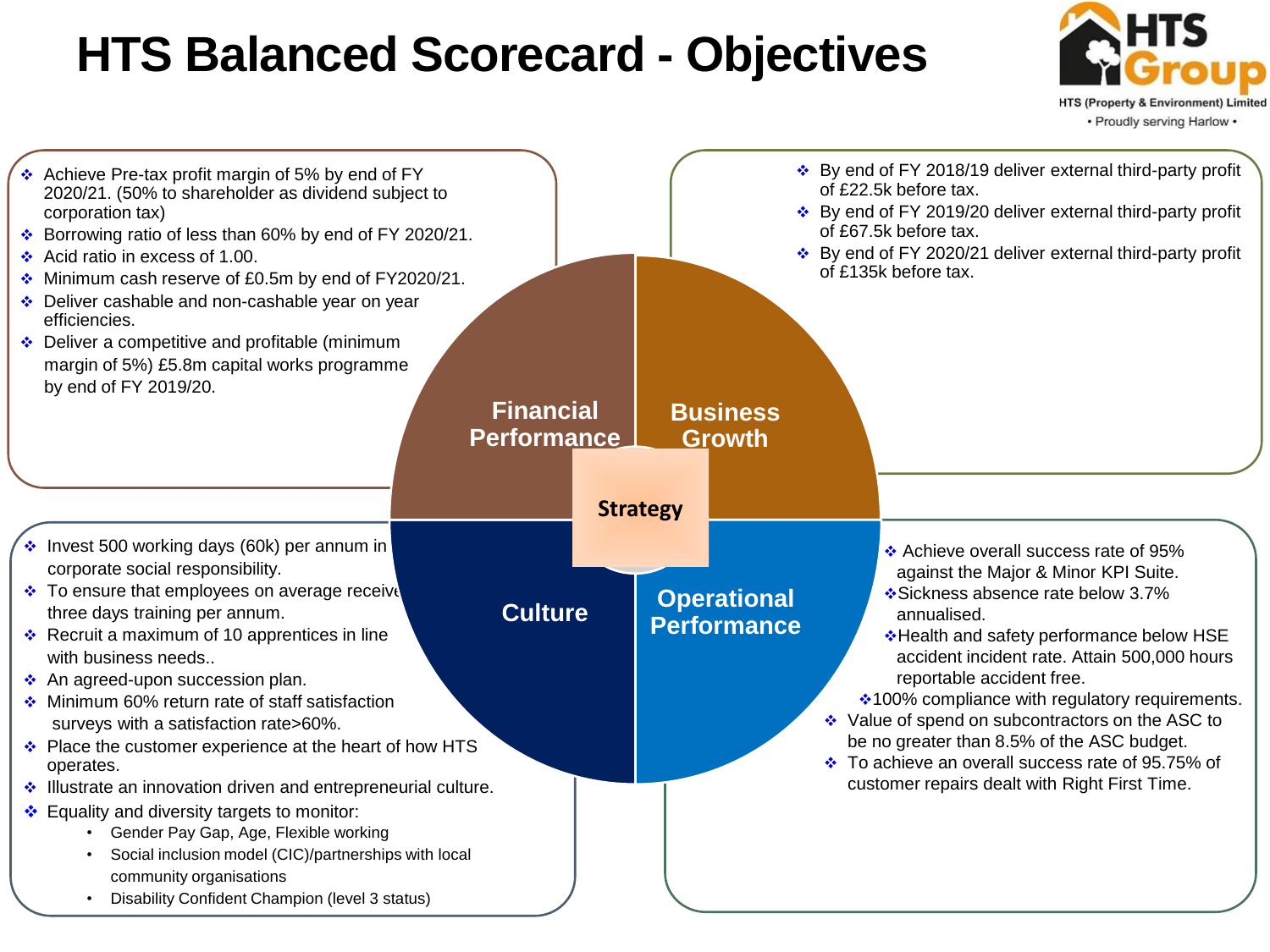



#### **Balanced Scorecard performance Summary**

| <b>OBJECTIVES</b>              | <b>PERFORMANCE</b> | <b>COMMENTS</b>                                      |
|--------------------------------|--------------------|------------------------------------------------------|
| <b>Operational Performance</b> | 100%               | Objectives on target to achieve performance.         |
| <b>Financial Performance</b>   | 83%                | Reduced profit margin due to additional covid costs. |
| <b>Business Growth</b>         | 100%               | Objectives on target to achieve performance.         |
| Culture                        | 100%               | Objectives on target to achieve performance.         |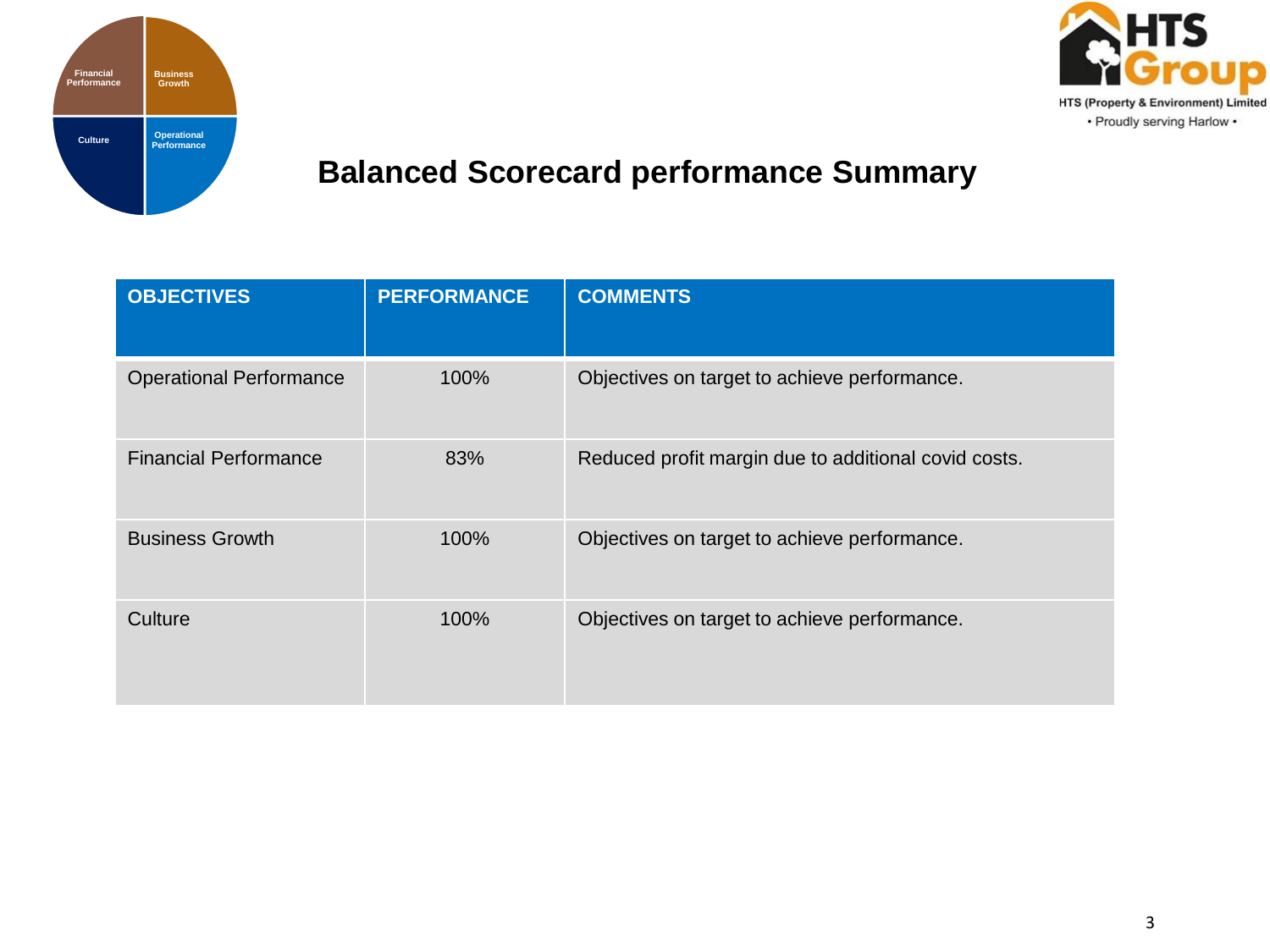

#### **Operational Performance Summary**

| <b>OBJECTIVES</b>                                                                                                    | <b>PERFORMANCE</b> | <b>COMMENTS</b>                                                                                                                 |
|----------------------------------------------------------------------------------------------------------------------|--------------------|---------------------------------------------------------------------------------------------------------------------------------|
| To achieve an overall success rate of 95% against<br>the Major & Minor KPI Suite                                     |                    | HTS performance dropped in March 2021 to 87%<br>however the year-to-date average remains at 95%.                                |
| Sickness absence rate below 3.7% annualised                                                                          |                    | Sickness rate is currently 3.11%.                                                                                               |
| Health and safety performance below HSE<br>accident incident rate. Attain 500,000 hours<br>reportable accident free. |                    | HTS AIR rating has reduced to ZERO with over<br>1,313,100 hours of accident-free operations.                                    |
| 100% compliance with regulatory requirements                                                                         |                    | HTS has maintained 100% compliance with Harlow<br>Council policy of achieving gas compliance.                                   |
| Value of spend on subcontractors on the ASC to<br>be no greater than 8.5% of the ASC budget                          |                    | Subcontractor spend has remained within target.                                                                                 |
| To achieve an overall success rate of 95.75% of<br>customer repairs dealt with Right First Time                      |                    | Customers' feedback from satisfaction surveys has<br>illustrated repairs carried out Right First Time at<br>above target level. |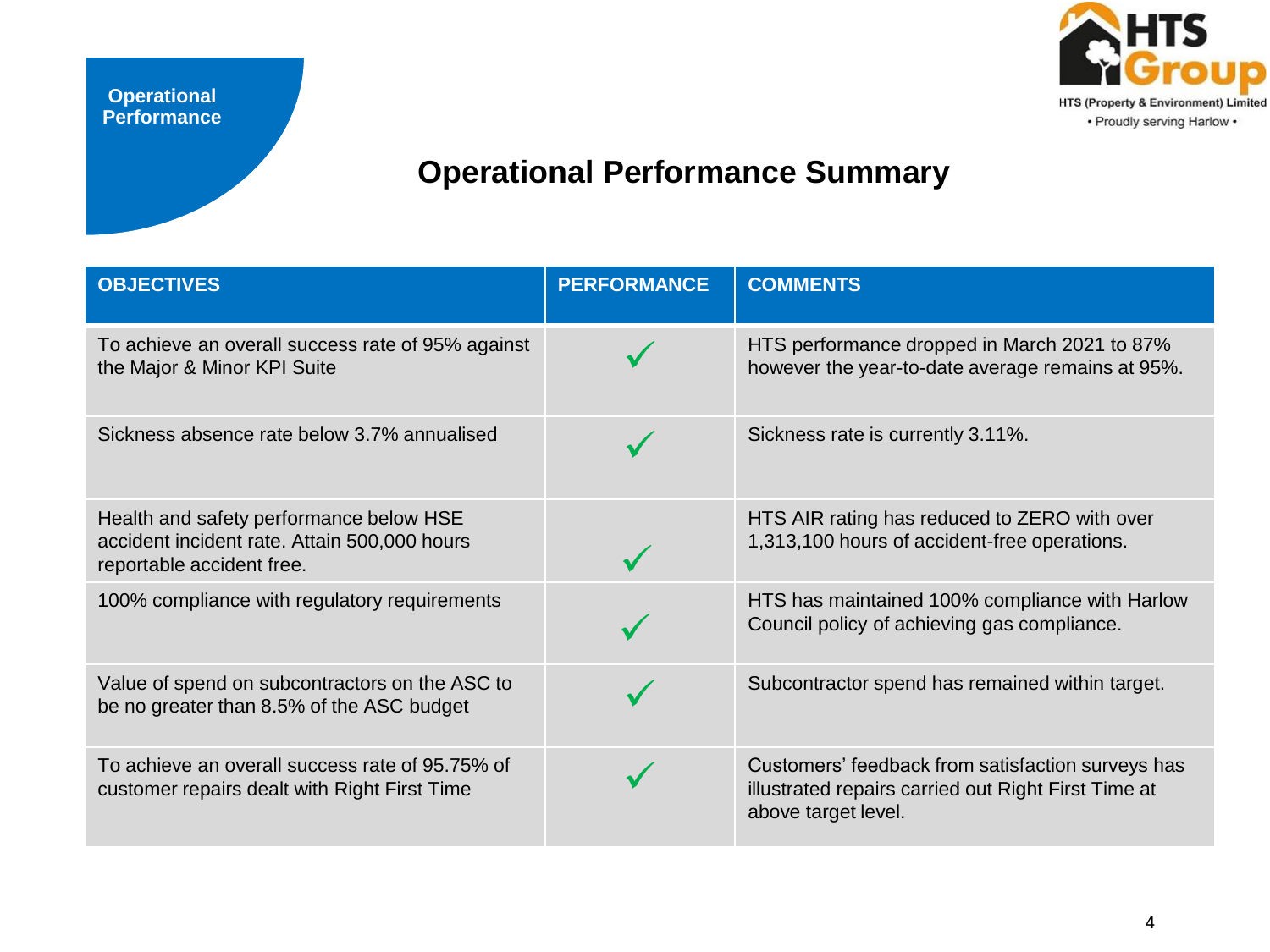



#### **Financial Performance Summary**

| <b>OBJECTIVES</b>                                                                                                    | <b>PERFORMANCE</b> | <b>COMMENTS</b>                                                             |
|----------------------------------------------------------------------------------------------------------------------|--------------------|-----------------------------------------------------------------------------|
| Achieve pre-tax profit margin of 5% by end of FY<br>2020/21.<br>(With a min of 50% return to Shareholder)            | X                  | Profit reduced to 3.9% due to the impact additional<br>covid related costs. |
| Borrowing ratio of less than 43% by end of FY<br>2020/21                                                             |                    | Borrowing ratio has increased to 23%.                                       |
| Acid ratio in excess of 1.00                                                                                         |                    | Acid ratio has remained high at 1.41                                        |
| Minimum cash reserve of £0.5m by end of<br>FY2020/21                                                                 |                    | Achieved target.                                                            |
| Deliver cashable and non-cashable year on year<br>efficiencies                                                       |                    | Achieved target.                                                            |
| Deliver a competitive and profitable (minimum<br>margin of 5%) £5.8m capital works programme by<br>end of FY 2020/21 |                    | Achieved target.                                                            |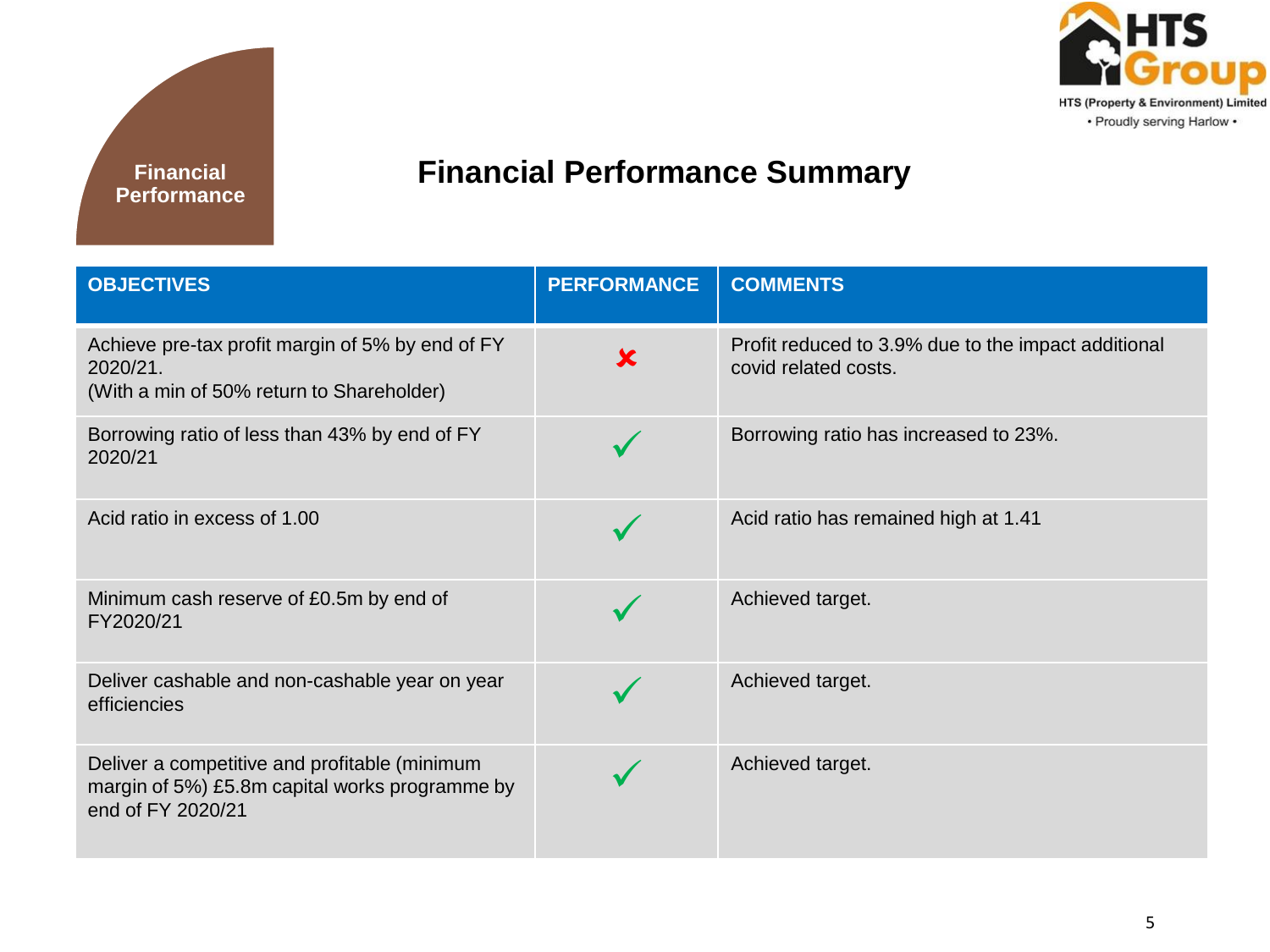

#### **Business Growth Summary**

| <b>OBJECTIVES</b>                                                                  | <b>PERFORMANCE</b> | <b>COMMENTS</b>                                       |
|------------------------------------------------------------------------------------|--------------------|-------------------------------------------------------|
| By end of FY 2018/19 deliver external third-<br>party profit of £22.5k before tax. |                    | HTS have exceeded this target at £103k before<br>tax. |
| By end of FY 2019/20 deliver external third-<br>party profit of £67.5k before tax. |                    | HTS have achieved target.                             |
| By end of FY 2020/21 deliver external third-<br>party profit of £135k before tax.  |                    | HTS on target to achieved objective.                  |